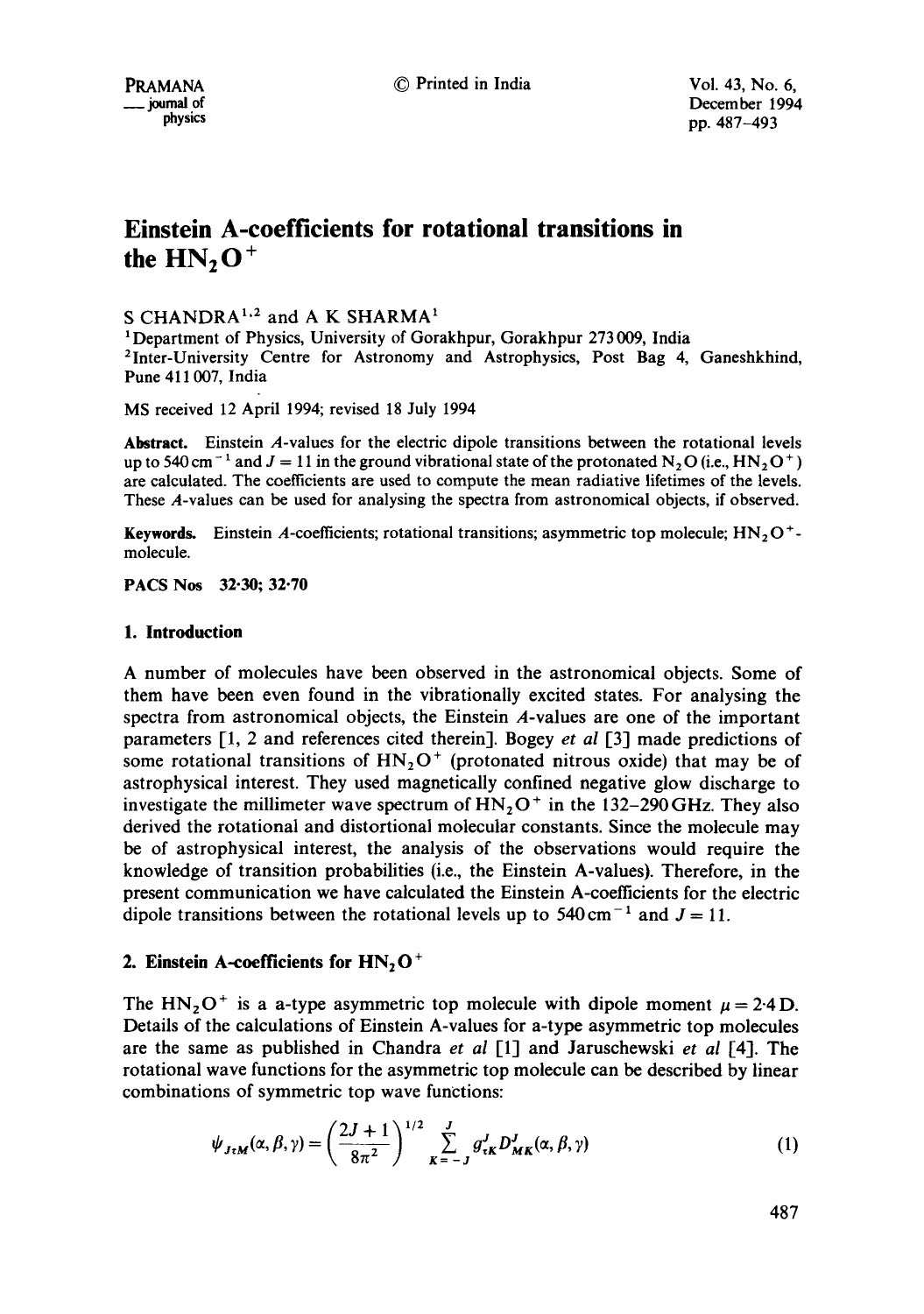## *S Chandra and A K Sharma*

where  $\alpha$ ,  $\beta$ ,  $\gamma$  are the Eulerian angles specifying the orientation of the molecule, J the rotational quantum number,  $g_{\tau K}^J$  the expansion coefficients,  $D_{MK}^J$  the Wigner D-functions, and the pseudo quantum number  $\tau$  is defined by

$$
\tau = K_{-1} - K_{+1}.\tag{2}
$$

The rotational transitions are governed by the selection rules

$$
J:\Delta J = 0, \pm 1
$$
  
\n $K_{-1}, K_{+1}: \text{odd, even} \leftrightarrow \text{odd, odd}$   
\neven, odd  $\leftrightarrow$  even, even.

In the representation in which the axis of quantization is along the  $a$ -axis of inertia, the expression for the line strength is given by

$$
S(J'_{\tau'} \to J_{\tau}) = \mu^{2} (2J + 1) \left[ \sum_{K=-J}^{J} g_{\tau K}^{J} g_{\tau' K}^{J' K} C_{JK 10}^{J' K} \right]^{2}
$$
(3)

where the *C*'s are Clebsch–Gordan coefficients. The transition probabilities follow directly from the line strength

$$
A(J'_{\tau'} \to J_{\tau}) = \frac{64\pi^4 v^3 S(J'_{\tau'} \to J_{\tau})}{3hc^3(2J' + 1)}
$$
(4)

where the frequency v corresponds to the energy difference of the two levels.

## **3. Molecular constants**

The molecular constants for the ground vibrational state of the protonated  $N_2O$  are reported by Bogey *et al* [3], and are given in table 1.

### **4. Results and discussion**

The calculated values of the Einstein A-coefficients for the trnasitions  $J'\tau' \rightarrow J\tau$  are given in tables 2 and 3. Here the primed parameters correspond to the upper level

|  | <b>Table 1.</b> Molecular constants for |  |
|--|-----------------------------------------|--|
|  | protonated $N_2O$ .                     |  |

| A                             | 623923(1420) <sup>a)</sup> | MHz        |
|-------------------------------|----------------------------|------------|
| B                             | 11301.5587(19)             | <b>MHz</b> |
| C                             | 11084-2784(19)             | <b>MHz</b> |
| D,                            | 5.3371(30)                 | kHz        |
| $D_{JK}$                      | 726.54(83)                 | kHz        |
| $D_{\boldsymbol{\mathit{x}}}$ | 242.8                      | kHz        |
| $d_{1}$                       | $-0.0910(34)$              | kHz        |
| d,                            | $-0.0240(33)$              | kHz        |
| $H_{\boldsymbol{K}J}$         | 0.35(11)                   | kHz        |
| $L_{\mathbf{KJ}}$             | 0.0891(46)                 | kHz        |
|                               |                            |            |

<sup>a)</sup>Numbers in parentheses represent one standard deviation in unit of **the**  last quoted digit.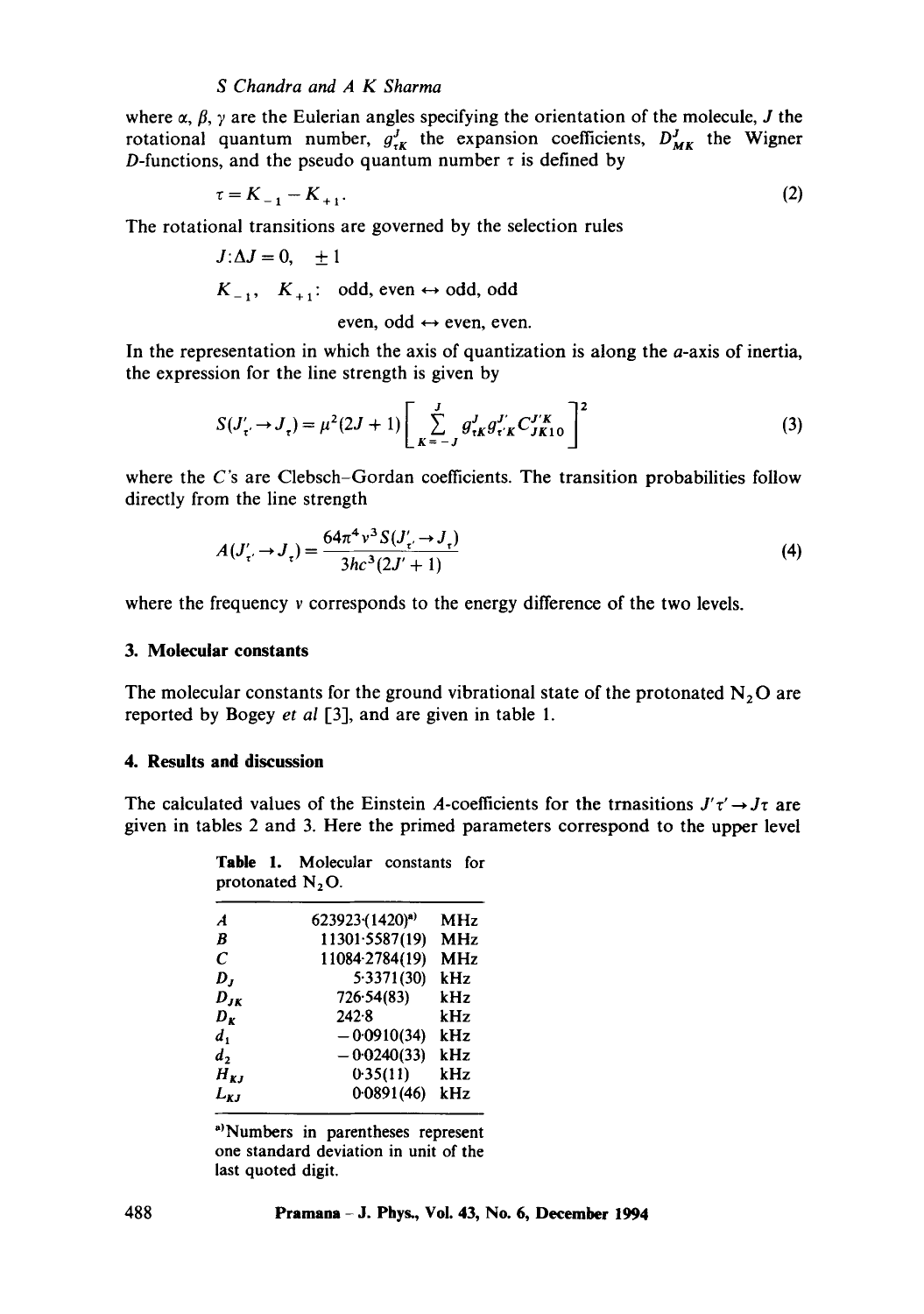Table 2. Einstein A-coefficients for ortho-HN<sub>2</sub>O<sup>+</sup>.

|  |                          | F               | $A(s^{-1})$                                                                                                                                                                                                                                                                                                                                                                                 |   | ν            | ۰,       | ب                                     | $A(s^{-1})$                                                                                                                                                                                                                                                                                                                                                                                      | `⊷                |   | ۳                        | $A(s^{-1})$                               |
|--|--------------------------|-----------------|---------------------------------------------------------------------------------------------------------------------------------------------------------------------------------------------------------------------------------------------------------------------------------------------------------------------------------------------------------------------------------------------|---|--------------|----------|---------------------------------------|--------------------------------------------------------------------------------------------------------------------------------------------------------------------------------------------------------------------------------------------------------------------------------------------------------------------------------------------------------------------------------------------------|-------------------|---|--------------------------|-------------------------------------------|
|  |                          |                 | $\overline{\phantom{a}}$<br>3.4387D                                                                                                                                                                                                                                                                                                                                                         |   |              |          |                                       | ఠ<br>$\overline{\phantom{a}}$<br>1.7785D                                                                                                                                                                                                                                                                                                                                                         |                   |   |                          | క<br>$\overline{\phantom{a}}$<br>1.831 ID |
|  | - 2345678999445668875999 |                 | $\overline{\phantom{a}}$<br>3-0949D                                                                                                                                                                                                                                                                                                                                                         |   |              |          |                                       | $\overline{\phantom{a}}$<br>7.6221D                                                                                                                                                                                                                                                                                                                                                              | ŧ                 |   |                          | $\mathbf{l}$<br>7.8473D                   |
|  |                          |                 | ı<br>.2380D                                                                                                                                                                                                                                                                                                                                                                                 |   | $\mathsf{I}$ |          | ٣<br>$\overline{1}$                   | $\frac{50}{1}$<br>1.9760D                                                                                                                                                                                                                                                                                                                                                                        | $\mathbf{I}$      |   | I                        | 2.0344D                                   |
|  |                          |                 | 3.4390D                                                                                                                                                                                                                                                                                                                                                                                     |   | ł            |          | $\overline{1}$                        | ప<br>$\overline{\phantom{a}}$<br>4.0418D                                                                                                                                                                                                                                                                                                                                                         | I                 |   | c<br>1                   | 4.1612D                                   |
|  |                          | ▿               | I<br>7.7381D                                                                                                                                                                                                                                                                                                                                                                                |   |              |          | 4                                     | ဒ<br>$\mathbf I$<br>7.1817D                                                                                                                                                                                                                                                                                                                                                                      | I                 |   |                          | I<br>7.3940D                              |
|  |                          |                 | $\mathbf{I}$<br>.5168D                                                                                                                                                                                                                                                                                                                                                                      |   |              |          |                                       | ट<br>न<br>1.1618D                                                                                                                                                                                                                                                                                                                                                                                |                   |   | ↴                        | $\overline{\phantom{a}}$<br>1.1961D       |
|  |                          |                 | $\mathbf{I}$<br>2.6966D                                                                                                                                                                                                                                                                                                                                                                     |   |              |          |                                       | $\frac{5}{4}$<br>.7572D                                                                                                                                                                                                                                                                                                                                                                          |                   |   | s                        | I<br>1.8092D                              |
|  |                          |                 | $\mathbf{I}$<br>4.4581D                                                                                                                                                                                                                                                                                                                                                                     |   |              |          | $\overline{ }$                        | ट<br>न<br>2.4031D                                                                                                                                                                                                                                                                                                                                                                                | ∽<br>T            |   | ৩                        | ì<br>3.6756D                              |
|  |                          | $^{\circ}$<br>I | $\begin{array}{c} \rule{0pt}{2.5ex} \rule{0pt}{2.5ex} \rule{0pt}{2.5ex} \rule{0pt}{2.5ex} \rule{0pt}{2.5ex} \rule{0pt}{2.5ex} \rule{0pt}{2.5ex} \rule{0pt}{2.5ex} \rule{0pt}{2.5ex} \rule{0pt}{2.5ex} \rule{0pt}{2.5ex} \rule{0pt}{2.5ex} \rule{0pt}{2.5ex} \rule{0pt}{2.5ex} \rule{0pt}{2.5ex} \rule{0pt}{2.5ex} \rule{0pt}{2.5ex} \rule{0pt}{2.5ex} \rule{0pt}{2.5ex} \rule{0$<br>3.2655D |   |              |          | $\infty$<br>$\mathbf{I}$              | ट<br>न<br>2.8143D                                                                                                                                                                                                                                                                                                                                                                                | ∞<br>$\mathsf{I}$ |   |                          | I<br>1.1192D                              |
|  |                          | ᢁ<br>I          | Ï<br>G81718D                                                                                                                                                                                                                                                                                                                                                                                |   |              |          | ᢁ<br>$\overline{1}$                   | ;<br>⊺<br>3.9649D                                                                                                                                                                                                                                                                                                                                                                                | ຶ<br>$\mathbf{I}$ |   | $-10$                    | I<br>1.8139D                              |
|  |                          | ł               | $\overline{1}$<br>2.3085D                                                                                                                                                                                                                                                                                                                                                                   |   |              |          | $\mathbf{I}$                          | $-08$<br>1.9395D                                                                                                                                                                                                                                                                                                                                                                                 |                   |   | $\overline{\phantom{a}}$ | S<br>I<br>4.7174D                         |
|  |                          | 0               | $-08$<br>2.3088D                                                                                                                                                                                                                                                                                                                                                                            |   |              |          | $\left\vert \right\vert$              | $-08$<br><b>T0666-1</b>                                                                                                                                                                                                                                                                                                                                                                          |                   |   | $\mathbf{I}$             | 1<br>4.7194D                              |
|  |                          |                 | క<br>$\overline{1}$<br>4.7767D                                                                                                                                                                                                                                                                                                                                                              |   |              |          | $\mathbf{\mathsf{a}}$<br>$\mathbf{I}$ | $-08$<br>4.8879D                                                                                                                                                                                                                                                                                                                                                                                 |                   |   | ₹<br>$\mathsf{I}$        | ł<br>1.3506D                              |
|  |                          | $\sim$          | $\pmb{\mathsf{l}}$<br>9.3429D                                                                                                                                                                                                                                                                                                                                                               |   |              |          | ł                                     | $-08$<br>4.7780D                                                                                                                                                                                                                                                                                                                                                                                 |                   |   | ı                        | J<br>4.8858D                              |
|  |                          |                 | $\overline{\phantom{a}}$<br>3514D                                                                                                                                                                                                                                                                                                                                                           |   |              |          |                                       | $-06$<br>9.3429D                                                                                                                                                                                                                                                                                                                                                                                 |                   |   | ł                        | ł<br>7.6042D                              |
|  |                          |                 | క<br>$\begin{array}{c} \hline \end{array}$<br>8.6903D                                                                                                                                                                                                                                                                                                                                       |   |              |          | I                                     | $-08$<br>2.5939D                                                                                                                                                                                                                                                                                                                                                                                 |                   |   |                          | I<br>2.7300D                              |
|  |                          | I               | క<br>Ì<br>7.6078D                                                                                                                                                                                                                                                                                                                                                                           |   |              |          | $\overline{\phantom{a}1}$             | క<br>$\mathbf{I}$<br>8.6845D                                                                                                                                                                                                                                                                                                                                                                     |                   |   | I                        | I<br>2.5961D                              |
|  |                          |                 | $\overline{\phantom{a}}$<br>2.7300D                                                                                                                                                                                                                                                                                                                                                         |   | $\mathbf{I}$ |          | $\frac{4}{1}$                         | $-07$<br>1.0866D                                                                                                                                                                                                                                                                                                                                                                                 | $\overline{1}$    |   | ı                        | I<br>1.3303D                              |
|  |                          |                 | 4.1729D                                                                                                                                                                                                                                                                                                                                                                                     |   | $\mathsf{I}$ |          | 0                                     | S<br>$\overline{\phantom{a}}$<br>5.6131D                                                                                                                                                                                                                                                                                                                                                         |                   |   | I                        | I<br>L+180.1                              |
|  |                          |                 | δ<br>3290D                                                                                                                                                                                                                                                                                                                                                                                  |   |              |          | n                                     | $4.1776D - 08$                                                                                                                                                                                                                                                                                                                                                                                   |                   |   |                          | I<br>5.6131D                              |
|  |                          |                 | $-67$<br>4605D                                                                                                                                                                                                                                                                                                                                                                              |   | I            |          | s<br>$\overline{1}$                   | $-6$<br>1.8709D                                                                                                                                                                                                                                                                                                                                                                                  | ł                 | ∞ | $\mathsf I$              | 6.0652D                                   |
|  |                          | $\mathbf{I}$    | 9.8092D                                                                                                                                                                                                                                                                                                                                                                                     |   | $\mathsf{I}$ |          | ෑ<br>$\overline{\mathbf{I}}$          | $-0$<br>1.4620D                                                                                                                                                                                                                                                                                                                                                                                  | ł                 |   | ७<br>ł                   | ခ<br>I<br>1.8686D                         |
|  |                          | I               | $-08$<br>6.0738D                                                                                                                                                                                                                                                                                                                                                                            | г | T            |          | 0                                     | $-05$<br>9.8092D                                                                                                                                                                                                                                                                                                                                                                                 |                   |   | ৩<br>I                   | Lep88-1                                   |
|  |                          | ı               | $-07$<br>2.4902D                                                                                                                                                                                                                                                                                                                                                                            | ∞ | $\mathsf{l}$ |          | ∞                                     | $-08$<br>7.9078D                                                                                                                                                                                                                                                                                                                                                                                 |                   |   | $\sim$<br>I              | GEPSS-                                    |
|  |                          |                 | ခ<br>L8874D                                                                                                                                                                                                                                                                                                                                                                                 | ∞ |              | $\infty$ | $\overline{ }$                        | S<br>$\overline{\mathbf{I}}$<br>2.4862D                                                                                                                                                                                                                                                                                                                                                          |                   |   | $\mathbf{I}$             | ı<br>$-3600D$                             |
|  |                          | ı               | ड<br>1.5543D                                                                                                                                                                                                                                                                                                                                                                                | ᠌ | ł            | $\infty$ | ७                                     | ຣ<br>$\mathbf{I}$<br>2.3664D                                                                                                                                                                                                                                                                                                                                                                     | ı                 |   | $\infty$<br>$\mathbf{I}$ | <b>GE816</b>                              |
|  |                          | $\mathsf{I}$    | 4.2039D                                                                                                                                                                                                                                                                                                                                                                                     | ᢁ | $\mathbf{1}$ |          |                                       | ष<br>।<br>2.3041D                                                                                                                                                                                                                                                                                                                                                                                |                   |   | ł                        | 2:3622D                                   |
|  |                          | I               | δ<br>4.6135D                                                                                                                                                                                                                                                                                                                                                                                |   |              | ≘        | σ                                     | ఠ<br>$\begin{array}{c} \rule{0pt}{2.5ex} \rule{0pt}{2.5ex} \rule{0pt}{2.5ex} \rule{0pt}{2.5ex} \rule{0pt}{2.5ex} \rule{0pt}{2.5ex} \rule{0pt}{2.5ex} \rule{0pt}{2.5ex} \rule{0pt}{2.5ex} \rule{0pt}{2.5ex} \rule{0pt}{2.5ex} \rule{0pt}{2.5ex} \rule{0pt}{2.5ex} \rule{0pt}{2.5ex} \rule{0pt}{2.5ex} \rule{0pt}{2.5ex} \rule{0pt}{2.5ex} \rule{0pt}{2.5ex} \rule{0pt}{2.5ex} \rule{0$<br>4.907ID |                   |   | ı                        | 8<br>2.3041D                              |
|  |                          | I               | S<br>4.3963D                                                                                                                                                                                                                                                                                                                                                                                |   |              | ≘        |                                       | క<br>$\mathbf{I}$<br>$-6578D$                                                                                                                                                                                                                                                                                                                                                                    |                   |   | ı                        | 8<br>ı<br>3.2526D                         |

489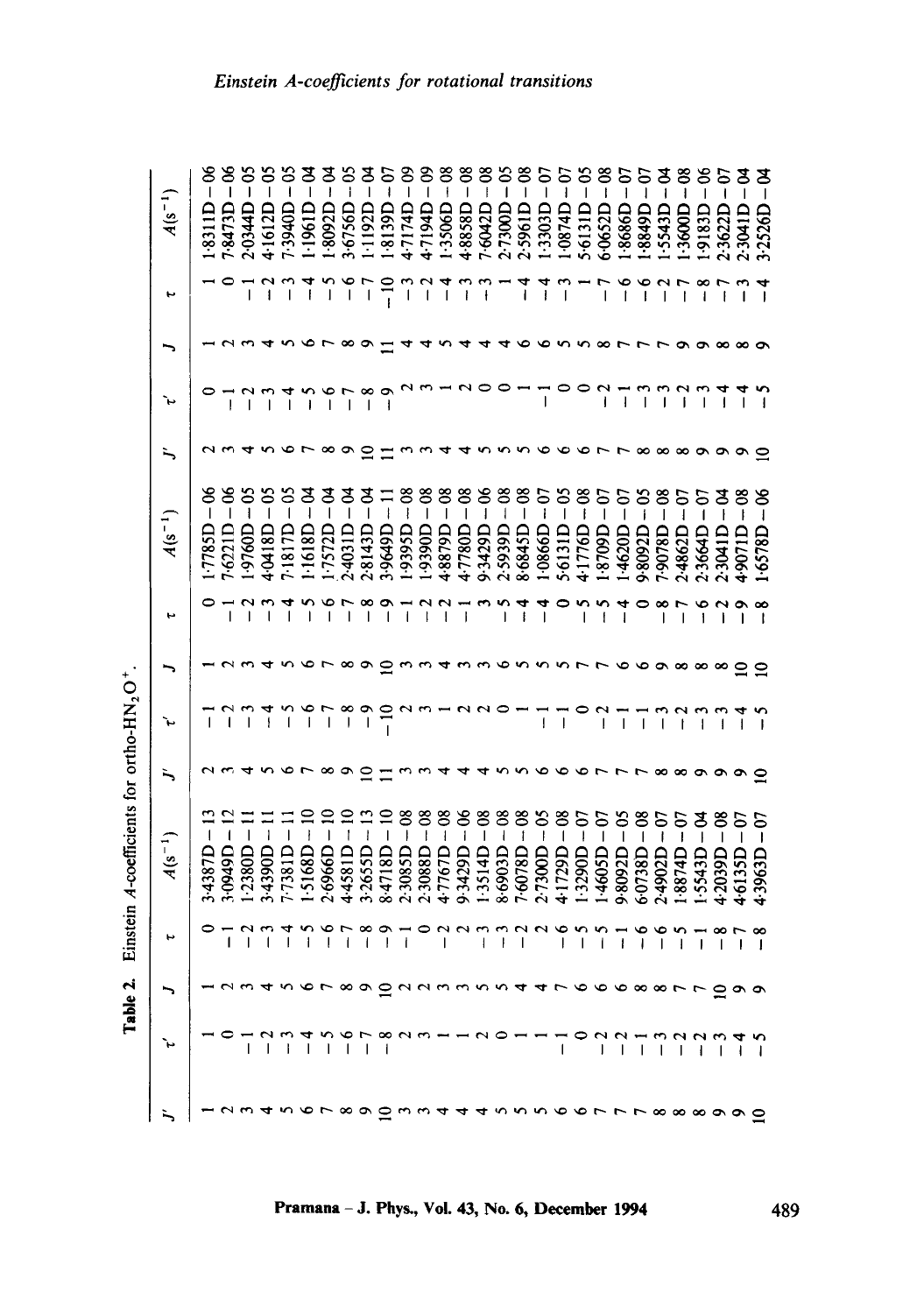|                  | ີ              | <u>ဘို</u>     | ە<br>-         | $-8$              | $-07$                        | 07<br>ا                 | $-65$              | $-6$                    | ິງ                     | $30 -$            | ε                              | $\frac{13}{1}$         | క                 |                                               |  |                                                                   |             | $-66$                        | ဒို                      | $\frac{50}{1}$    | $\frac{8}{1}$                | $-08$                    | $-88$                                | $-65$                        | ర                                                                                                                                                                                                                                                                                                                                                                                               | ೆ<br>1       |
|------------------|----------------|----------------|----------------|-------------------|------------------------------|-------------------------|--------------------|-------------------------|------------------------|-------------------|--------------------------------|------------------------|-------------------|-----------------------------------------------|--|-------------------------------------------------------------------|-------------|------------------------------|--------------------------|-------------------|------------------------------|--------------------------|--------------------------------------|------------------------------|-------------------------------------------------------------------------------------------------------------------------------------------------------------------------------------------------------------------------------------------------------------------------------------------------------------------------------------------------------------------------------------------------|--------------|
| 3.2526D          | 2.0638D        | 2.9232D        | 4.6539D        | 4.6539D           | 1.2188D                      | 2.0509D                 | 2.2806D            | 2.1938D                 | 3-0675D                | 5-8695D           | 3-3607D                        | 3.3696D                | 7.4303D           |                                               |  |                                                                   | $A(s^{-1})$ | 8.7025D                      | 7-4967D                  | L8619D            | 1.5515D                      | 3.8786D                  | 1998b-1                              | 1.6032D                      | 1.6032D                                                                                                                                                                                                                                                                                                                                                                                         |              |
|                  | ₹<br>Ï         | S              |                |                   | 0                            |                         | S                  | $\sim$<br>ţ             | l                      | w                 | S<br>I                         | $\bullet$<br>I         | ◂<br>I            |                                               |  |                                                                   | ۳           |                              | n<br>ı                   | ∞                 | $\sim$                       | $\sim$                   | 4                                    | 0                            |                                                                                                                                                                                                                                                                                                                                                                                                 |              |
|                  |                |                |                |                   |                              |                         |                    | Ē                       |                        |                   | ∞                              | ∞∽                     |                   |                                               |  |                                                                   |             |                              |                          | ∞                 | $\sim$                       | ొ                        |                                      |                              |                                                                                                                                                                                                                                                                                                                                                                                                 |              |
|                  | $\overline{1}$ | $\mathbf{I}$   |                |                   |                              |                         |                    |                         |                        |                   |                                |                        |                   |                                               |  |                                                                   | ì.,         |                              | ∘<br>$\mathbf{I}$        | ຶ                 |                              |                          |                                      | $\overline{1}$               |                                                                                                                                                                                                                                                                                                                                                                                                 |              |
|                  |                |                |                |                   |                              |                         |                    |                         |                        |                   | ∞                              | œ                      | ∞                 |                                               |  |                                                                   | ∽           |                              |                          |                   |                              |                          |                                      |                              |                                                                                                                                                                                                                                                                                                                                                                                                 |              |
| $-06$<br>1.0573D | 7.2724         | 6.6712         | ຣ<br>1.0506D   | δ<br>ţ<br>1.0506D | S<br>$\mathbf{I}$<br>2.0509D | $-65$<br>2.2806D        | ఠి<br>Ï<br>2.1440D | $-6$<br>3.0675D         | ప<br>Ï<br>5.8695D      | 8<br>I<br>4.4033D | δ<br>Ĩ<br>4.1326D              | ಕೆ<br> <br>1.0992D     | 5<br>ł<br>3-3607D |                                               |  |                                                                   | $A(s^{-1})$ | $\mathbf{I}$<br>2.4067D      | $-65$<br>4.2728D         | ड<br>Ï<br>1.4894D | ప<br>Ï<br>8.1222D            | కి<br>5-7096D            | 8<br>İ<br>2-4036D                    | $-08$<br>6.9813D             | $-08$<br>2.6968D                                                                                                                                                                                                                                                                                                                                                                                |              |
| ຳ                | $\frac{1}{1}$  | 0<br>Ī         | N              |                   |                              |                         | $\mathbf{I}$       | 0                       | 4                      | S<br>Ī            | $\overline{1}$                 | S                      | $\sim$<br>ł       |                                               |  |                                                                   | ۳           |                              | $\frac{4}{1}$            | -7                | $-10$                        | $\overline{\phantom{0}}$ | $\mathbf{\hat{c}}$<br>$\overline{1}$ | $\overline{1}$               | I                                                                                                                                                                                                                                                                                                                                                                                               |              |
|                  |                |                |                |                   |                              |                         |                    | ∾                       | ∾                      | ೲ                 |                                | г                      | œ                 |                                               |  |                                                                   |             |                              |                          |                   | q                            |                          |                                      |                              |                                                                                                                                                                                                                                                                                                                                                                                                 |              |
|                  | I              | ı              |                |                   |                              |                         |                    |                         |                        | NNN               |                                |                        |                   |                                               |  |                                                                   | τ           |                              | ţ                        | ∞<br>⊺            |                              |                          |                                      | I                            |                                                                                                                                                                                                                                                                                                                                                                                                 |              |
|                  |                |                |                |                   |                              |                         |                    |                         |                        |                   | ∞                              | ∞                      | $\infty$          |                                               |  |                                                                   |             |                              | ო თ                      |                   |                              |                          |                                      |                              |                                                                                                                                                                                                                                                                                                                                                                                                 |              |
| $-07$<br>3.2434D | $2.9546D - 11$ | $1.5443D - 08$ | $3.7478D - 11$ | - 09<br>6.7657D   | $6.7657D - 09$               | $-8$<br>2.1440D         | $-97$<br>2188D     | $\frac{13}{1}$<br>4935D | $-08$<br>4.4033D       | $2.1938D - 07$    | $\mathbf{I}$<br>1.0005D        | $-08$<br><b>GE054.</b> | 5<br>$4.1326D -$  | ड<br>$\overline{\phantom{a}}$<br><b>UZ660</b> |  | Einstein A-coefficients for para-HN <sub>2</sub> O <sup>+</sup> . | $A(s^{-1})$ | S<br>$\mathbf{I}$<br>2.5070D | $2.1392D - 05$           | ड<br>I<br>1.2036D | 5<br>$\mathbf{I}$<br>2.2759D | $-89$<br>9.8283D         | ఠ<br>$\mathsf{I}$<br>4.8310D         | క<br>$\mathbf{I}$<br>4.8311D | ఠ<br>$\begin{array}{c} \rule{0pt}{2.5ex} \rule{0pt}{2.5ex} \rule{0pt}{2.5ex} \rule{0pt}{2.5ex} \rule{0pt}{2.5ex} \rule{0pt}{2.5ex} \rule{0pt}{2.5ex} \rule{0pt}{2.5ex} \rule{0pt}{2.5ex} \rule{0pt}{2.5ex} \rule{0pt}{2.5ex} \rule{0pt}{2.5ex} \rule{0pt}{2.5ex} \rule{0pt}{2.5ex} \rule{0pt}{2.5ex} \rule{0pt}{2.5ex} \rule{0pt}{2.5ex} \rule{0pt}{2.5ex} \rule{0pt}{2.5ex} \rule{0$<br>43193D | 5<br>1.0859D |
|                  | ∞<br>ĺ         | ຶ<br>I         | s<br>ł         | 0                 | ł                            | $\mathbf{\hat{c}}$<br>I | $\mathbf{i}$       | ∘<br>$\overline{1}$     | $\sim$<br>$\mathbf{I}$ | $\mathbf{I}$      | $\overline{ }$<br>$\mathbf{I}$ | I                      | m U U<br>j        |                                               |  |                                                                   | ب           | ని                           | $\overline{\phantom{a}}$ | $\frac{6}{1}$     | Ö<br>ţ                       | $\mathbf{I}$             |                                      | $\sim$                       | $\sim$<br>ļ                                                                                                                                                                                                                                                                                                                                                                                     | n            |
|                  |                |                |                |                   |                              | 900166767878977         |                    |                         |                        |                   |                                |                        |                   |                                               |  | Table 3.                                                          |             |                              |                          |                   |                              | onoa-nnnn                |                                      |                              |                                                                                                                                                                                                                                                                                                                                                                                                 |              |
|                  |                |                |                |                   |                              | すいすうことろん                |                    |                         |                        |                   |                                |                        |                   |                                               |  |                                                                   |             |                              |                          |                   |                              |                          |                                      |                              |                                                                                                                                                                                                                                                                                                                                                                                                 |              |
|                  |                |                |                |                   |                              |                         |                    |                         |                        |                   |                                |                        |                   |                                               |  |                                                                   |             |                              |                          |                   |                              | $ \circ$ $\circ$ $\circ$ |                                      |                              |                                                                                                                                                                                                                                                                                                                                                                                                 |              |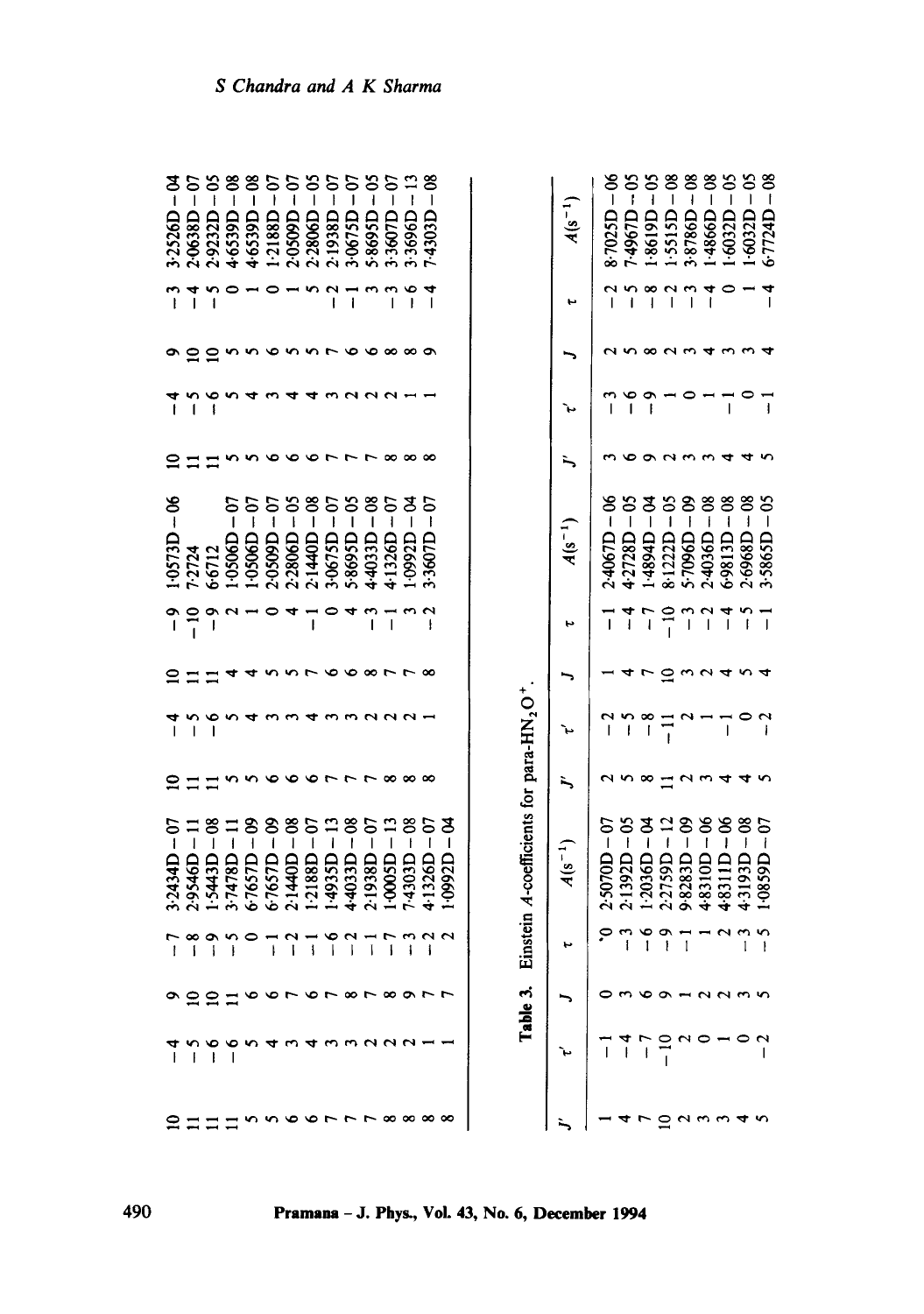| 5<br>$-08$<br>5.8723D<br>1.5513D                                                              | 1.1046D                | 1.1046D                 | 1.7756D                      | $-08$<br>8.6872D                                                                                                                                                                                                                                                                                                                                                                                                            | $\frac{a}{b}$<br>2.4665D |                          | $5.3744D - 07$    | 1.6218D             | 3.1520D                  | $-08$<br>5.6305D  | క<br>$\overline{\phantom{a}}$<br>5.6305D | $\overline{\phantom{a}}$<br>1.1156D | 1.5337D                                | $-05$<br>$\frac{8}{1}$<br>1.8015D | ن<br>ا<br>1.7008D         | 4.1526D                | క<br>3.5955D    | ⊝<br>I           | ဒ<br>I<br>2.3370D<br>8.0823D | S<br>$\mathbf{1}$<br>2.3370D                                                                                                                                                                                                                                                                                                                                                                                   | S<br>$\mathbf l$<br>8.0823D            | $\begin{array}{c} \rule{0pt}{2.5ex} \rule{0pt}{2.5ex} \rule{0pt}{2.5ex} \rule{0pt}{2.5ex} \rule{0pt}{2.5ex} \rule{0pt}{2.5ex} \rule{0pt}{2.5ex} \rule{0pt}{2.5ex} \rule{0pt}{2.5ex} \rule{0pt}{2.5ex} \rule{0pt}{2.5ex} \rule{0pt}{2.5ex} \rule{0pt}{2.5ex} \rule{0pt}{2.5ex} \rule{0pt}{2.5ex} \rule{0pt}{2.5ex} \rule{0pt}{2.5ex} \rule{0pt}{2.5ex} \rule{0pt}{2.5ex} \rule{0$<br>3.1991D | $\frac{1}{1}$<br>5.2628D               | 5م<br>ا<br>3.1991D                                                                                                                                                                                                                                                                                                                                                                                             | $\frac{12}{1}$<br>1.1368D                | క<br>$\overline{\phantom{a}}$<br>1.3698D     | 3-7977D                               | $\frac{5}{4}$<br>2.0774D    | ၶ                                                                              | S<br>$\overline{\phantom{a}}$<br>47673D<br>2.1023D | క<br>7.3368D            | 3.1559D           | 3.2729D                                               |
|-----------------------------------------------------------------------------------------------|------------------------|-------------------------|------------------------------|-----------------------------------------------------------------------------------------------------------------------------------------------------------------------------------------------------------------------------------------------------------------------------------------------------------------------------------------------------------------------------------------------------------------------------|--------------------------|--------------------------|-------------------|---------------------|--------------------------|-------------------|------------------------------------------|-------------------------------------|----------------------------------------|-----------------------------------|---------------------------|------------------------|-----------------|------------------|------------------------------|----------------------------------------------------------------------------------------------------------------------------------------------------------------------------------------------------------------------------------------------------------------------------------------------------------------------------------------------------------------------------------------------------------------|----------------------------------------|---------------------------------------------------------------------------------------------------------------------------------------------------------------------------------------------------------------------------------------------------------------------------------------------------------------------------------------------------------------------------------------------|----------------------------------------|----------------------------------------------------------------------------------------------------------------------------------------------------------------------------------------------------------------------------------------------------------------------------------------------------------------------------------------------------------------------------------------------------------------|------------------------------------------|----------------------------------------------|---------------------------------------|-----------------------------|--------------------------------------------------------------------------------|----------------------------------------------------|-------------------------|-------------------|-------------------------------------------------------|
| $\begin{array}{c}\n\uparrow \\ \uparrow \\ \uparrow \\ \downarrow \\ \downarrow\n\end{array}$ |                        |                         |                              | $\bullet$<br>$\begin{array}{c} \rule{0pt}{2ex} \rule{0pt}{2ex} \rule{0pt}{2ex} \rule{0pt}{2ex} \rule{0pt}{2ex} \rule{0pt}{2ex} \rule{0pt}{2ex} \rule{0pt}{2ex} \rule{0pt}{2ex} \rule{0pt}{2ex} \rule{0pt}{2ex} \rule{0pt}{2ex} \rule{0pt}{2ex} \rule{0pt}{2ex} \rule{0pt}{2ex} \rule{0pt}{2ex} \rule{0pt}{2ex} \rule{0pt}{2ex} \rule{0pt}{2ex} \rule{0pt}{2ex} \rule{0pt}{2ex} \rule{0pt}{2ex} \rule{0pt}{2ex} \rule{0pt}{$ | $\vec{a}$                |                          | n<br>$\mathbf i$  | $\frac{6}{1}$       | $\overline{1}$           | 0                 |                                          |                                     |                                        |                                   |                           |                        |                 | $\mathbf I$      | 1000000                      | $\begin{array}{c} \rule{0pt}{2ex} \rule{0pt}{2ex} \rule{0pt}{2ex} \rule{0pt}{2ex} \rule{0pt}{2ex} \rule{0pt}{2ex} \rule{0pt}{2ex} \rule{0pt}{2ex} \rule{0pt}{2ex} \rule{0pt}{2ex} \rule{0pt}{2ex} \rule{0pt}{2ex} \rule{0pt}{2ex} \rule{0pt}{2ex} \rule{0pt}{2ex} \rule{0pt}{2ex} \rule{0pt}{2ex} \rule{0pt}{2ex} \rule{0pt}{2ex} \rule{0pt}{2ex} \rule{0pt}{2ex} \rule{0pt}{2ex} \rule{0pt}{2ex} \rule{0pt}{$ |                                        | I                                                                                                                                                                                                                                                                                                                                                                                           | $-7$                                   | $\begin{array}{c} \rule{0pt}{2ex} \rule{0pt}{2ex} \rule{0pt}{2ex} \rule{0pt}{2ex} \rule{0pt}{2ex} \rule{0pt}{2ex} \rule{0pt}{2ex} \rule{0pt}{2ex} \rule{0pt}{2ex} \rule{0pt}{2ex} \rule{0pt}{2ex} \rule{0pt}{2ex} \rule{0pt}{2ex} \rule{0pt}{2ex} \rule{0pt}{2ex} \rule{0pt}{2ex} \rule{0pt}{2ex} \rule{0pt}{2ex} \rule{0pt}{2ex} \rule{0pt}{2ex} \rule{0pt}{2ex} \rule{0pt}{2ex} \rule{0pt}{2ex} \rule{0pt}{$ | $\sf I$                                  | 500 <sub>F</sub><br>$\overline{\phantom{a}}$ |                                       |                             | $\overline{ }$                                                                 |                                                    | $-10$<br>$\frac{8}{1}$  | $-6$              | $\frac{1}{\sqrt{2}}$                                  |
|                                                                                               |                        |                         |                              |                                                                                                                                                                                                                                                                                                                                                                                                                             |                          |                          |                   |                     |                          |                   |                                          |                                     |                                        |                                   |                           |                        |                 |                  |                              | 90133446557666                                                                                                                                                                                                                                                                                                                                                                                                 |                                        |                                                                                                                                                                                                                                                                                                                                                                                             |                                        |                                                                                                                                                                                                                                                                                                                                                                                                                |                                          | $\infty$ $\infty$                            |                                       | $\infty$                    | $\overline{\mathbf{c}}$                                                        | $\Xi$                                              |                         | $\Xi$ $\Xi$       |                                                       |
|                                                                                               |                        | $\mathbf{I}$            |                              | $\frac{6}{1}$                                                                                                                                                                                                                                                                                                                                                                                                               | $\tilde{ }$              | $\frac{6}{1}$            |                   |                     |                          |                   |                                          |                                     |                                        |                                   |                           |                        |                 |                  |                              |                                                                                                                                                                                                                                                                                                                                                                                                                |                                        | Ñ,                                                                                                                                                                                                                                                                                                                                                                                          |                                        |                                                                                                                                                                                                                                                                                                                                                                                                                |                                          |                                              | $\overline{1}$                        | $\overline{1}$              |                                                                                |                                                    |                         |                   |                                                       |
|                                                                                               |                        |                         |                              |                                                                                                                                                                                                                                                                                                                                                                                                                             | $\circ$ 5                |                          |                   |                     |                          |                   |                                          |                                     |                                        |                                   |                           |                        |                 |                  |                              |                                                                                                                                                                                                                                                                                                                                                                                                                |                                        |                                                                                                                                                                                                                                                                                                                                                                                             |                                        |                                                                                                                                                                                                                                                                                                                                                                                                                |                                          |                                              |                                       |                             | $\bullet$ $\bullet$ $\bullet$ $\bullet$ $\bullet$ $\bullet$ $\bullet$ $\simeq$ | $\Xi$                                              |                         | $\Xi$ $\Xi$       | $\Xi$                                                 |
| $-8$<br>ర<br>$\mathbf{I}$<br>9.8029D<br>3.5866D                                               | $-07$<br>2.0941D       | 6.558D                  | 1.6972D                      | 1.6973D                                                                                                                                                                                                                                                                                                                                                                                                                     | - 8<br>1<br>1.0657D      | $-02$<br>6.5412D         |                   | <u>၁</u><br>3.2623D | $-65$<br>8.0527D         | $-08$<br>1.3706D  | $-99$<br>5.9264D                         | $-09$<br>5.9264D                    | $-\infty$<br>1.8015D                   | $-8$<br>8.3771D                   | $\frac{13}{1}$<br>1.4099D | $-08$<br>3.5955D       | 1.4958D         | 4.009ID          | $-08$<br>5.9425D             |                                                                                                                                                                                                                                                                                                                                                                                                                | క<br>$\sf I$<br>1.2139D -<br>5.9425D - | $\sf I$<br>3.0340D                                                                                                                                                                                                                                                                                                                                                                          | $\mathbf{I}$<br>1.3548D                | S<br>$\mathbf{I}$<br>3-0340D                                                                                                                                                                                                                                                                                                                                                                                   | ड<br>$\overline{\phantom{a}}$<br>1.3548D | 5<br>$\mathbf{I}$<br>4.234ID                 | 1.4518D                               | $\frac{1}{1}$<br>2.3054D    | S<br>$\mathfrak k$<br>4.6324D                                                  | $\mathbf I$<br>2.9986D                             | 8.6727D                 | ွ<br>ł<br>7.3914D | ड<br>4.1406D                                          |
|                                                                                               | $-7$                   | $\frac{8}{1}$           |                              |                                                                                                                                                                                                                                                                                                                                                                                                                             | ক শ ∞<br>                | $\overline{1}$           |                   | $-6$                |                          | $-7$              | $\overline{1}$                           | $\overline{1}$                      |                                        | $\overline{1}$                    | $-2$                      | $\overline{1}$         |                 |                  |                              |                                                                                                                                                                                                                                                                                                                                                                                                                |                                        | 11111                                                                                                                                                                                                                                                                                                                                                                                       |                                        | $\overline{1}$                                                                                                                                                                                                                                                                                                                                                                                                 |                                          | $\sim$                                       | $\frac{8}{1}$                         | $\frac{6}{1}$               | $\sim$                                                                         | $\vec{v}$                                          | $\frac{6}{1}$           | $-10$             | $-2$<br>$-7$                                          |
|                                                                                               |                        |                         |                              |                                                                                                                                                                                                                                                                                                                                                                                                                             | $\frac{8}{11}$           |                          |                   |                     |                          |                   |                                          |                                     |                                        |                                   |                           |                        |                 |                  |                              |                                                                                                                                                                                                                                                                                                                                                                                                                |                                        |                                                                                                                                                                                                                                                                                                                                                                                             | 115 musulat 100 more                   |                                                                                                                                                                                                                                                                                                                                                                                                                |                                          |                                              |                                       | $\sim$ $\sim$ $\sim$ $\sim$ |                                                                                |                                                    | $\circ$ $\circ$ $\circ$ |                   | $\begin{array}{c} 29 \\ 21 \end{array}$               |
|                                                                                               |                        |                         | ł                            | T                                                                                                                                                                                                                                                                                                                                                                                                                           | $\mathfrak l$            | $\frac{6}{1}$            |                   |                     | $-7$                     | $\degree$         |                                          |                                     |                                        |                                   |                           | $m$ 4 $\alpha$ $m$ $-$ |                 |                  |                              |                                                                                                                                                                                                                                                                                                                                                                                                                |                                        |                                                                                                                                                                                                                                                                                                                                                                                             | $\frac{1}{\sqrt{2}}$<br>$\overline{1}$ |                                                                                                                                                                                                                                                                                                                                                                                                                |                                          | ှ                                            | $\overline{1}$                        | $\tilde{1}$                 |                                                                                |                                                    |                         | $\mathbf{I}$      | $\overline{1}$                                        |
|                                                                                               |                        |                         |                              |                                                                                                                                                                                                                                                                                                                                                                                                                             |                          |                          |                   |                     |                          |                   |                                          |                                     |                                        |                                   |                           |                        |                 |                  |                              |                                                                                                                                                                                                                                                                                                                                                                                                                |                                        |                                                                                                                                                                                                                                                                                                                                                                                             |                                        |                                                                                                                                                                                                                                                                                                                                                                                                                |                                          |                                              | 4 www 0 0 0 r r r r x 0 0 0 0 0 0 0 0 |                             | $\circ$ 5                                                                      | $\mathbf{r}$                                       | ຼຊ                      |                   |                                                       |
| ຮ<br>$\mathbf i$<br>6.6588D<br>4.1682D                                                        | $\mathbf i$<br>6.6591D | $\mathbf{I}$<br>1.3451D | ຣ<br>$\mathbf{I}$<br>2.0430D | $-08$<br>7.3886D                                                                                                                                                                                                                                                                                                                                                                                                            | $\mathbf{I}$<br>2.4663D  | $\frac{8}{1}$<br>7.7178D | គ<br>ក<br>7.9899D |                     | $\frac{5}{1}$<br>1.0893D | थ<br>⊦<br>1.3026D | $-08$<br>3.2579D                         | $-08$<br>3.2579D                    | $-08$<br>8.3771D                       | $\frac{5}{1}$<br>1.1156D          | $-05$<br>1.5337D          | $-07$<br>1.4958D       | $-0$<br>1.7008D | $-05$<br>4.1526D | $-0$                         | $\frac{1}{1}$<br>2.2852D<br>2.3051D                                                                                                                                                                                                                                                                                                                                                                            | $-0$<br>2.2852D                        | $-13$<br>7.1563D                                                                                                                                                                                                                                                                                                                                                                            | $-08$<br>8.8143D                       | $\frac{13}{1}$<br>3-6451D                                                                                                                                                                                                                                                                                                                                                                                      | ೆ<br>-<br>8.8141D                        | S<br>$\overline{\phantom{a}}$<br>3.7978D     | 2.0774D                               | S<br>4.2342D                | ప<br>1.2646D                                                                   | ఠ<br>5.2613D                                       | δ<br>4.6325D            | 2.9986D           | 1.2337D                                               |
| $-110$                                                                                        |                        |                         | $\frac{8}{1}$                | $\degree$                                                                                                                                                                                                                                                                                                                                                                                                                   | $-5$                     | $\overline{\phantom{0}}$ | $-10$             | $-10$               |                          | $-7$              | $\bullet$                                |                                     | $\frac{1}{\sqrt{2}}$<br>$\overline{1}$ |                                   |                           |                        | 0471            |                  |                              |                                                                                                                                                                                                                                                                                                                                                                                                                |                                        | $0.488$<br>$0.488$                                                                                                                                                                                                                                                                                                                                                                          | $-6$                                   | $-9$                                                                                                                                                                                                                                                                                                                                                                                                           | $-5$                                     | $-5$                                         | $\overline{1}$                        | $\frac{6}{1}$               |                                                                                | $\overline{1}$                                     |                         |                   | $\begin{array}{c} 6 & 4 & 6 \\ 6 & 1 & 1 \end{array}$ |
|                                                                                               |                        |                         |                              |                                                                                                                                                                                                                                                                                                                                                                                                                             |                          |                          |                   |                     |                          |                   |                                          |                                     |                                        |                                   |                           |                        |                 |                  |                              |                                                                                                                                                                                                                                                                                                                                                                                                                |                                        |                                                                                                                                                                                                                                                                                                                                                                                             |                                        |                                                                                                                                                                                                                                                                                                                                                                                                                |                                          |                                              |                                       |                             |                                                                                |                                                    |                         |                   |                                                       |
|                                                                                               |                        |                         |                              |                                                                                                                                                                                                                                                                                                                                                                                                                             |                          |                          |                   |                     |                          |                   |                                          |                                     |                                        |                                   |                           |                        |                 |                  |                              |                                                                                                                                                                                                                                                                                                                                                                                                                |                                        |                                                                                                                                                                                                                                                                                                                                                                                             |                                        |                                                                                                                                                                                                                                                                                                                                                                                                                |                                          |                                              |                                       |                             |                                                                                |                                                    |                         |                   |                                                       |
|                                                                                               |                        |                         |                              |                                                                                                                                                                                                                                                                                                                                                                                                                             |                          |                          |                   |                     |                          |                   |                                          |                                     |                                        |                                   |                           |                        |                 |                  |                              |                                                                                                                                                                                                                                                                                                                                                                                                                |                                        |                                                                                                                                                                                                                                                                                                                                                                                             |                                        |                                                                                                                                                                                                                                                                                                                                                                                                                |                                          |                                              |                                       |                             |                                                                                |                                                    |                         |                   | 56678890011445556667778888999000011                   |

Pramana - J. Phys., Vol. 43, No. 6, December 1994

491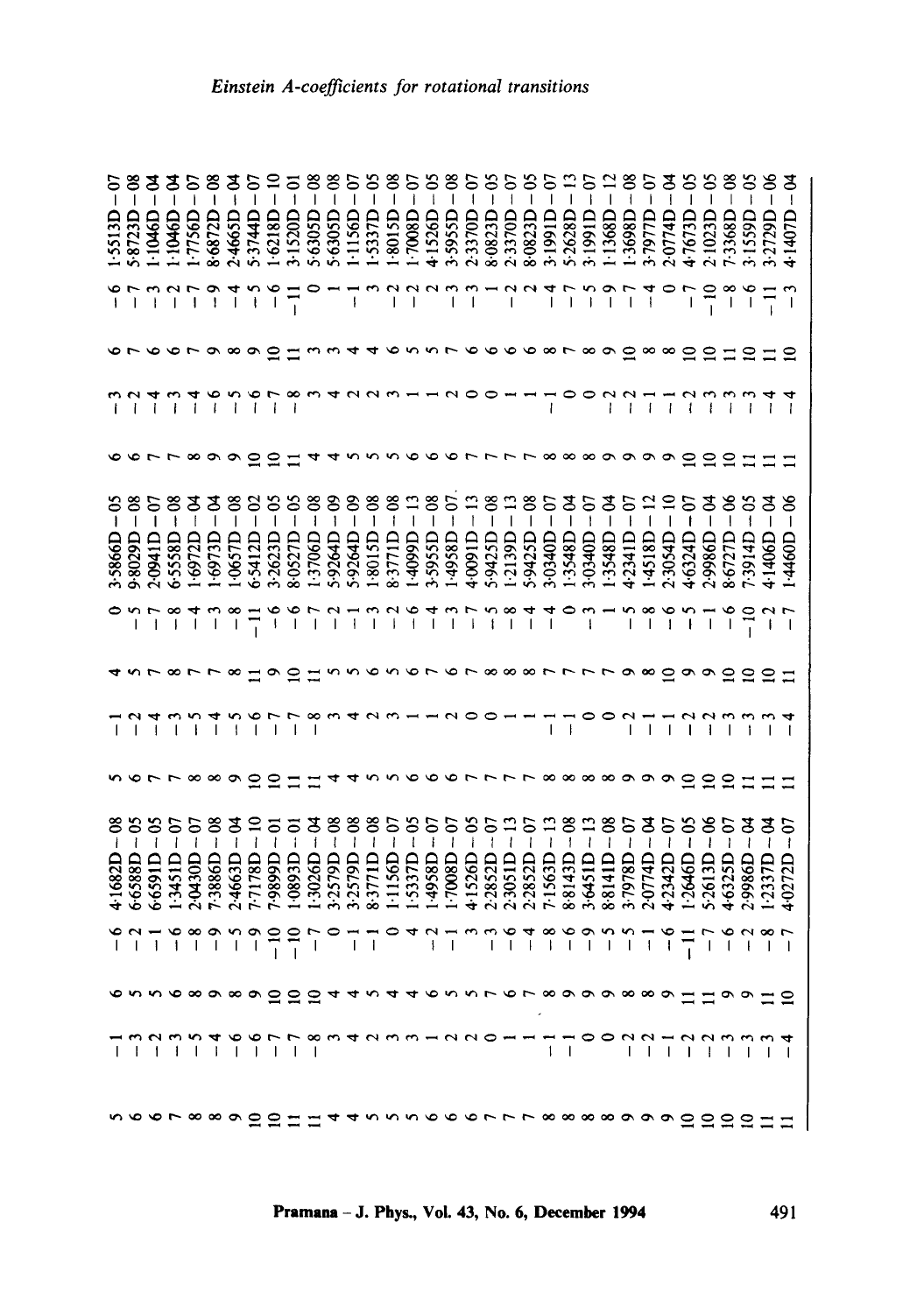## *S Chandra and A K Sharma*

**Table 4.** Energies and radiative lifetimes for ortho- and para-levels of  $HN_2O^+$ .

| $J^\prime$               | $\tau'$                 | $E$ (cm <sup>-1</sup> ) | T(s)          | $J^\prime$               | $\tau'$                 | $E$ (cm <sup>-1</sup> ) | T(s)          |
|--------------------------|-------------------------|-------------------------|---------------|--------------------------|-------------------------|-------------------------|---------------|
| $\mathbf{1}$             | $\bf{0}$                | 21.1815                 |               | $\bf{0}$                 | $\mathbf 0$             | 0 <sub>0</sub>          |               |
| 1                        | 1                       | $21 - 1888$             | $2.908D + 12$ | l                        | $-1$                    | 0.7467                  | $3.989D + 06$ |
| $\overline{\mathbf{c}}$  | $-1$                    | 22.6676                 | $5.623D + 05$ | $\overline{\mathbf{c}}$  | $-2$                    | 2.2401                  | $4.155D + 05$ |
| $\overline{\mathbf{c}}$  | $\bf{0}$                | 22.6893                 | $5.461D + 05$ | 3                        | $-3$                    | 4.4802                  | $1.149D + 05$ |
| $\overline{\mathbf{3}}$  | $-2$                    | 24.8967                 | $1.312D + 05$ | 4                        | $-4$                    | 7.4670                  | $4.675D + 04$ |
| $\mathbf{3}$             | $-1$                    | 24.9402                 | $1.274D + 05$ | 5                        | $-5$                    | 11.2004                 | $2.340D + 04$ |
| 4                        | $-3$                    | 27.8688                 | $5.061D + 04$ | 6                        | $-6$                    | 15.6805                 | $1.334D + 04$ |
| 4                        | $-2$                    | 27.9413                 | $4.915D + 04$ | 7                        | $-7$                    | 20.9071                 | $8.308D + 03$ |
| 5                        | $-4$                    | 31.5839                 | $2.474D + 04$ | 8                        | $-8$                    | 26.8357                 | $6.714D + 03$ |
| 5                        | $-3$                    | 31.6926                 | $2.403D + 04$ | 9                        | - 9                     | 33.3443                 | $5.371D + 04$ |
| 6                        | $-5$                    | 36.0419                 | $1.392D + 04$ | 10                       | $-10$                   | 40.5912                 | $4.394D + 11$ |
| 6                        | $-4$                    | 36.1942                 | $1.352D + 04$ | 11                       | $-11$                   | 48.7430                 | $1.231D + 04$ |
| $\overline{7}$           | $-6$                    | 41.2429                 | $8.607D + 03$ | $\overline{\mathbf{c}}$  | $\mathbf{1}$            | 83.9933                 | $6.446D + 07$ |
| $\overline{\mathcal{I}}$ | $-5$                    | 41.4459                 | $8.360D + 03$ | $\overline{\mathbf{c}}$  | $\overline{c}$          | 83.9933                 | $6.436D + 07$ |
| 8                        | $-7$                    | 47.1868                 | $5.691D + 03$ | 3                        | 0                       | 86.2329                 | $2.053D + 05$ |
| 8                        | $-6$                    | 47.4478                 | $5.527D + 03$ | 3                        | $\mathbf{1}$            | 86.2329                 | $2.053D + 05$ |
| 9                        | $-8$                    | 53.8575                 | $4.161D + 03$ | $\overline{\mathbf{4}}$  | $-1$                    | 89.2189                 | $6.211D + 04$ |
| 9                        | $-7$                    | 53.8789                 | $2.721D + 04$ | 4                        | $\pmb{0}$               | 89.2189                 | $6.210D + 04$ |
| 10                       | $-9$                    | 61.2105                 | $3.553D + 03$ | 5                        | $-2$                    | 92.9514                 | $2.780D + 04$ |
| 10                       | $-8$                    | 61.6303                 | $8.935D + 03$ | 5                        | $-1$                    | 92.9515                 | $2.780D + 04$ |
| 11                       | - 10                    | 69.0172                 | $2.522D + 10$ | $\boldsymbol{6}$         | $-3$                    | 97.4303                 | $1.498D + 04$ |
| 11                       | - 9                     | 69.4957                 | $5:513D + 06$ | 6                        | $-2$                    | 97.4305                 | $1.498D + 04$ |
| 3                        | $\overline{\mathbf{c}}$ | 188.4233                | $2.119D + 07$ | $\overline{7}$           | $-4$                    | 102.6557                | $9.036D + 03$ |
| $\mathbf{3}$             | 3                       | 188.4233                | $2.119D + 07$ | $\overline{\mathcal{I}}$ | $-3$                    | 102.6560                | $9.036D + 03$ |
| 4                        | $\mathbf{1}$            | 191.4084                | $1.058D + 05$ | 8                        | $-5$                    | 108.6275                | $5.885D + 03$ |
| 4                        | $\overline{\mathbf{c}}$ | 191.4084                | $1.058D + 05$ | 8                        | $-4$                    | 108.6279                | $5.883D + 03$ |
| 5                        | $\bf{0}$                | 195.1397                | $3.638D + 04$ | 9                        | $-6$                    | 115.3456                | $4.053D + 03$ |
| 5                        | $\mathbf{1}$            | 195.1397                | $3.638D + 04$ | 9                        | $-5$                    | 115.3462                | $4.054D + 03$ |
| 6                        | $-1$                    | 199.6173                | $1.773D + 04$ | 10                       | $-6$                    | 122.3664                | $1.529D + 01$ |
| 6                        | $\mathbf 0$             | 199.6173                | $1.773D + 04$ | 10                       | $-7$                    | 122.4144                | 1.252         |
| $\boldsymbol{7}$         | $-2$                    | 204.8410                | $1.015D + 04$ | 11                       | $-7$                    | 130.5217                | 9.173         |
| $\overline{\mathcal{L}}$ | $-1$                    | 204-8410                | $1.015D + 04$ | 11                       | $-8$                    | 130.8120                | 3.171         |
| 8                        | $-3$                    | 210-8109                | $6.412D + 03$ | 4                        | 3                       | 334.4732                | $1-055D + 07$ |
| 8                        | $-2$                    | 210.8109                | $6.415D + 03$ | 4                        | 4                       | 334.4732                | $1.055D + 07$ |
| 9                        | $-3$                    | 217.5270                | $4.299D + 03$ | 5                        | $\overline{\mathbf{c}}$ | 338.2029                | $6.431D + 04$ |
| 9                        | $-4$                    | 217-5270                | $4.326D + 03$ | 5                        | 3                       | 338-2029                | $6.431D + 04$ |
| 10                       | $-5$                    | 224.9891                | $3.055D + 03$ | 6                        | $\mathbf{1}$            | 342.6786                | $2.388D + 04$ |
| 10                       | $-4$                    | 224.9891                | $3.061D + 03$ | 6                        | $\overline{c}$          | 342.6786                | $2.388D + 04$ |
| 11                       | $-5$                    | 232.8100                | $1.375D - 01$ | 7                        | $\bf{0}$                | 347.9001                | $1.229D + 04$ |
| 11                       | $-6$                    | 232.8390                | $1.499D - 01$ | $\overline{7}$           | $\mathbf{1}$            | 347-9001                | $1.229D + 04$ |
| 5                        | 5                       | 522.1409                | $6.315D + 06$ | 8                        | $-1$                    | 353.8675                | $7.343D + 03$ |
| 5                        | 4                       | 522.1409                | $6.315D + 06$ | 8                        | $\bf{0}$                | 353.8675                | $7.343D + 03$ |
| 6                        | 3                       | 526.6144                | $4.319D + 04$ | 9                        | $-2$                    | 360.5807                | $4.795D + 03$ |
| 6                        | 4                       | 526.6144                | $4.319D + 04$ | 9                        | $-1$                    | 360-5807                | $4.795D + 03$ |
| 7                        | 3                       | 531.8334                | $1.687D + 04$ | 10                       | $-2$                    | 368.0397                | $2.733D + 03$ |
| 7                        | $\overline{\mathbf{c}}$ | 531.8334                | $1.687D + 04$ | 10                       | $-3$                    | 368.0397                | $3.029D + 03$ |
| 8                        | $\overline{c}$          | 537-7979                | $9.030D + 03$ | 11                       | $-3$                    | 376-2444                | $1.555D + 03$ |
| 8                        | $\mathbf{1}$            | 537.7979                | $9.030D + 03$ | 11                       | $-4$                    | 376.2444                | $2.386D + 03$ |
|                          |                         |                         |               |                          |                         |                         |               |